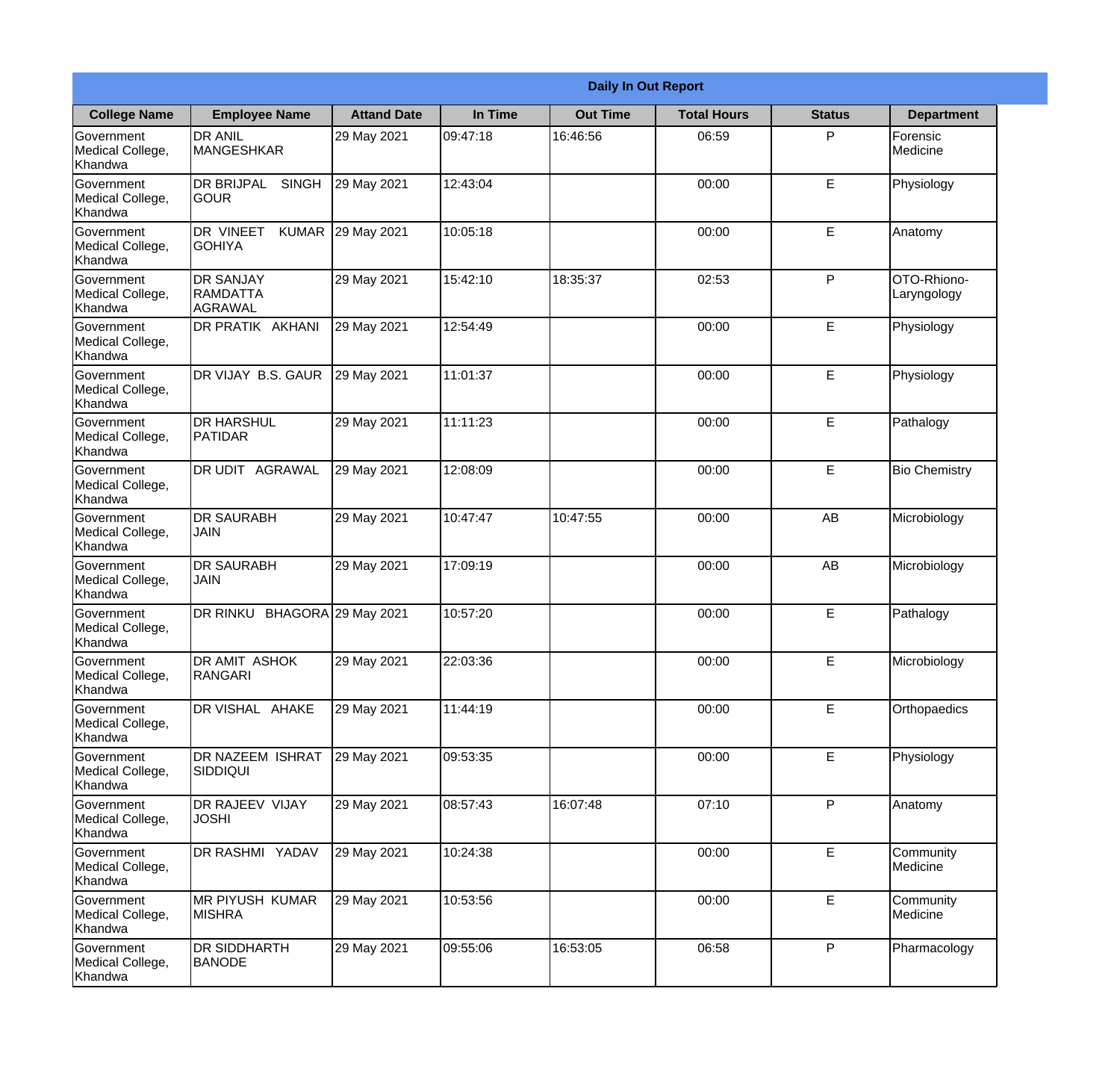| <b>Designation</b>                  | <b>Category</b> |
|-------------------------------------|-----------------|
| Assistant Professor   Para Clinical |                 |
| Demonstrator/Tutor                  | Non Clinical    |
| Professor                           | Non Clinical    |
| Professor                           | Clinical        |
| Assistant Professor   Non Clinical  |                 |
| Associate Professor Non Clinical    |                 |
| Assistant Professor   Para Clinical |                 |
| Associate Professor Non Clinical    |                 |
| Associate Professor Para Clinical   |                 |
| Associate Professor Para Clinical   |                 |
| Assistant Professor                 | Para Clinical   |
| Professor                           | Para Clinical   |
| <b>Assistant Professor</b>          | <b>Clinical</b> |
| Professor                           | Non Clinical    |
| <b>Assistant Professor</b>          | Non Clinical    |
| <b>Assistant Professor</b>          | Para Clinical   |
| Statistician                        | Para Clinical   |
| Associate Professor Para Clinical   |                 |

## **Daily In Out Report**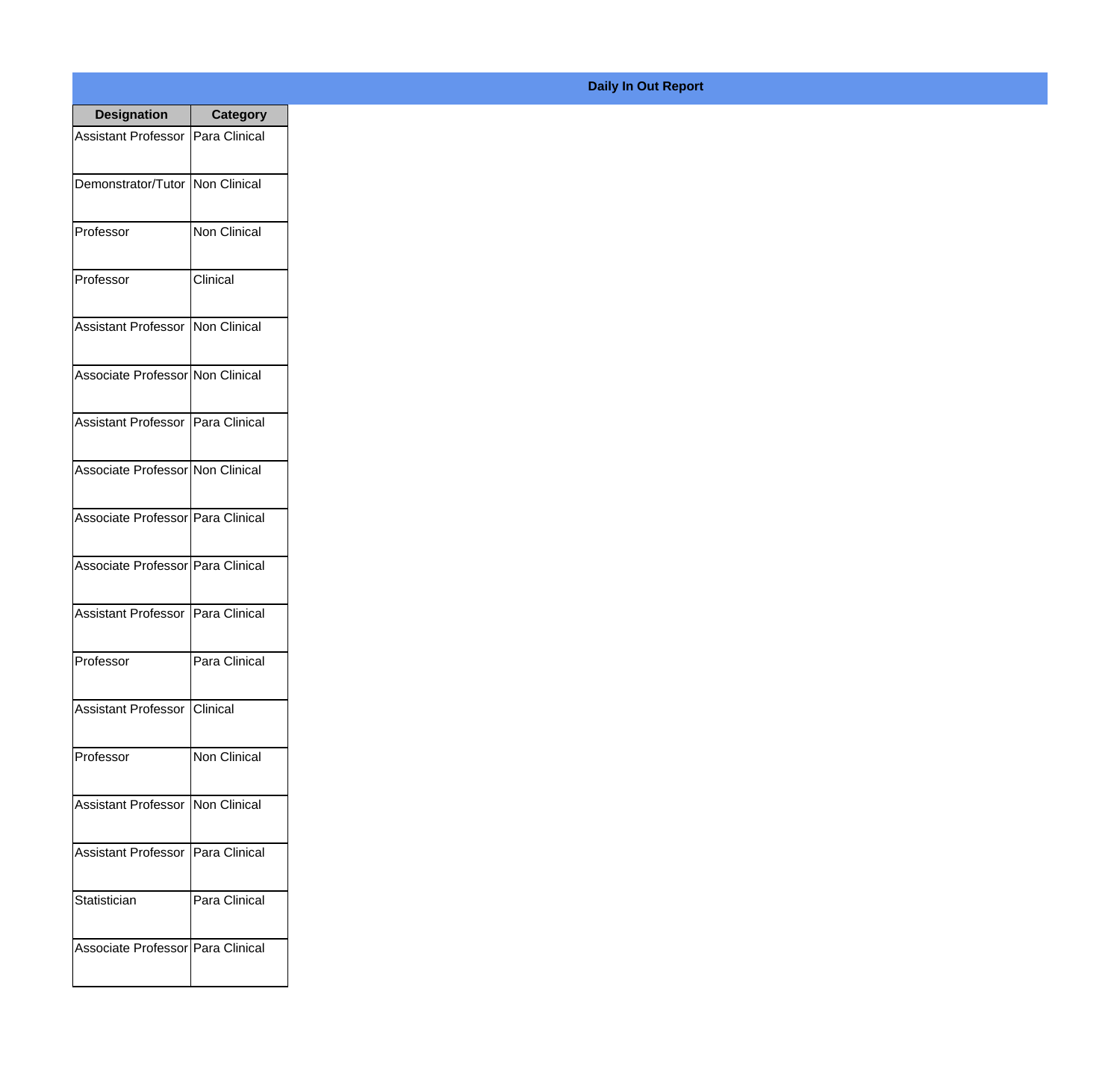|                                                         |                                                       |             |          |          | <b>Daily In Out Report</b> |   |                             |
|---------------------------------------------------------|-------------------------------------------------------|-------------|----------|----------|----------------------------|---|-----------------------------|
| Government<br>Medical College,<br>Khandwa               | <b>DR PRIYA KAPOOR</b><br><b>KAPOOR</b>               | 29 May 2021 | 10:03:59 |          | 00:00                      | E | Pathalogy                   |
| <b>Government</b><br>Medical College,<br>Khandwa        | <b>IDR SAPNA</b><br><b>MAHESHRAM</b>                  | 29 May 2021 | 11:15:32 |          | 00:00                      | E | Community<br>Medicine       |
| <b>Government</b><br>Medical College,<br>Khandwa        | <b>DR RAKESH SINGH</b><br><b>HAZARI</b>               | 29 May 2021 | 18:25:28 |          | 00:00                      | E | Pathalogy                   |
| <b>Government</b><br>Medical College,<br>Khandwa        | <b>DR NISHA</b><br><b>KAITHWAS</b>                    | 29 May 2021 | 10:31:56 | 13:20:10 | 02:49                      | P | Psychiatry                  |
| Government<br>Medical College,<br>Khandwa               | <b>DR ASHOK</b><br><b>BHAUSAHEB NAJAN</b>             | 29 May 2021 | 16:46:50 |          | 00:00                      | E | Forensic<br>Medicine        |
| <b>Government</b><br>Medical College,<br>Khandwa        | <b>DR NITESHKUMAR</b><br>KISHORILAL<br><b>RATHORE</b> | 29 May 2021 | 09:49:27 | 18:23:26 | 08:34                      | P | Pharmacology                |
| Government<br>Medical College,<br>Khandwa               | DR PRIYESH<br><b>MARSKOLE</b>                         | 29 May 2021 | 12:09:26 | 13:19:52 | 01:10                      | P | Community<br>Medicine       |
| Government<br>Medical College,<br>Khandwa               | <b>DR SANGEETA</b><br><b>CHINCHOLE</b>                | 29 May 2021 | 11:13:13 |          | 00:00                      | E | Physiology                  |
| Government<br>Medical College,<br>Khandwa               | <b>DR NISHA MANDLOI</b><br><b>PANWAR</b>              | 29 May 2021 | 10:06:02 |          | 00:00                      | E | Obstetrics &<br>Gynaecology |
| <b>Government</b><br>Medical College,<br>Khandwa        | DR NANDINI DIXIT                                      | 29 May 2021 | 11:40:30 |          | 00:00                      | E | Paediatrics                 |
| <b>Government</b><br>Medical College,<br><b>Khandwa</b> | <b>DR SATISH</b><br><b>CHANDEL</b>                    | 29 May 2021 | 11:17:40 |          | 00:00                      | E | Pharmacology                |
| Government<br>Medical College,<br>Khandwa               | <b>DR MUKTESHWARI</b><br><b>GUPTA</b>                 | 29 May 2021 | 11:35:22 | 16:47:27 | 05:12                      | P | Pharmacology                |
| Government<br>Medical College,<br>Khandwa               | <b>DR PURTI AGARWAL</b><br>SAINI                      | 29 May 2021 | 11:08:22 |          | 00:00                      | E | Pathalogy                   |
| Government<br>Medical College,<br>Khandwa               | RENU WAGHMARE                                         | 29 May 2021 | 11:55:25 |          | 00:00                      | E | Community<br>Medicine       |